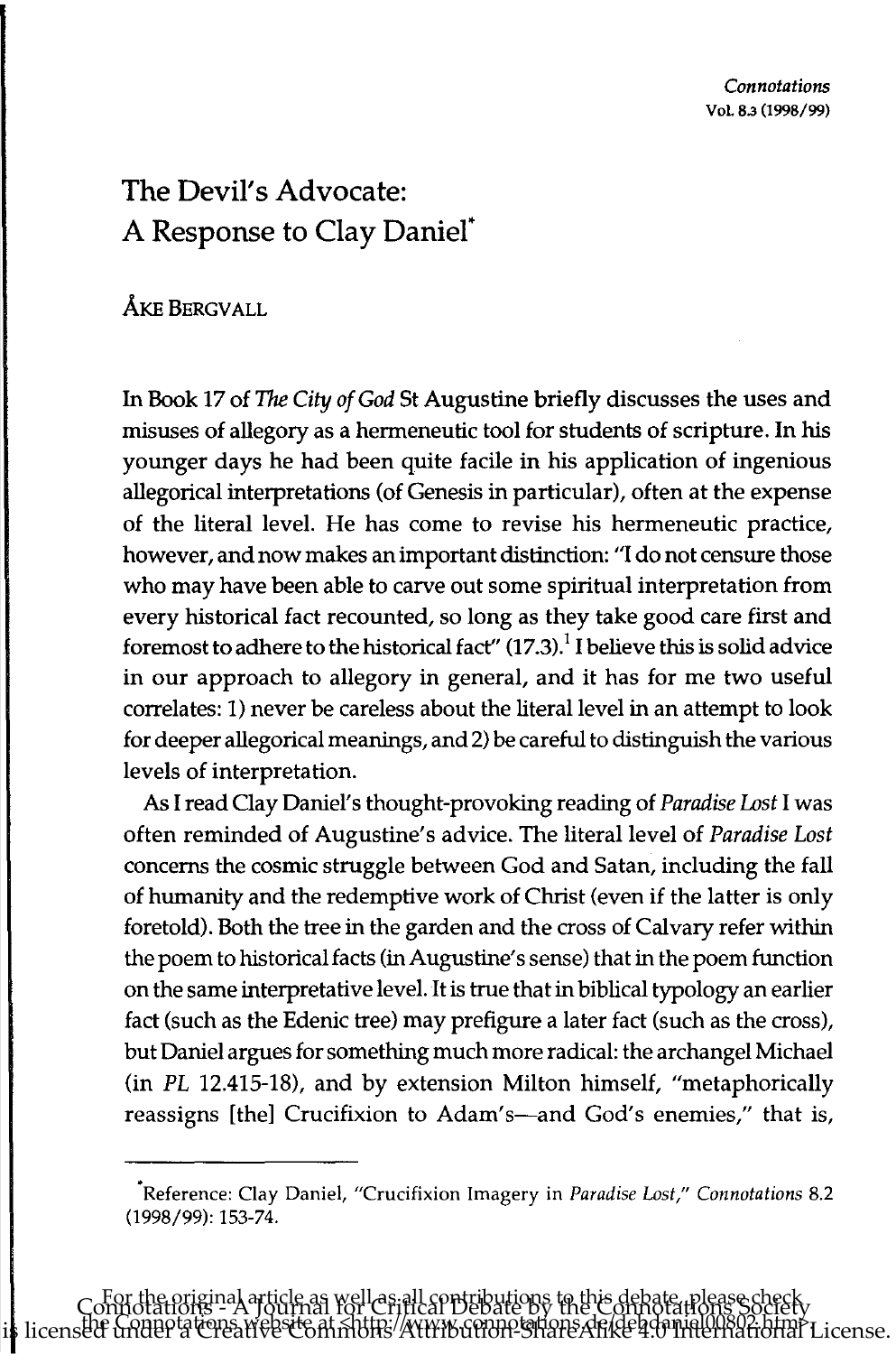concludes Daniel, to Satan and his devils (153). The devils' torment in hell thus prefigures Christ's suffering on the cross; indeed Daniel throughout books 1 and 10 of *Paradise Lost* sees Satan as an ironic foil to Christ, "reassigned" not only to the crucifixion but also to other christological events such as baptism and resurrection. To picture Satan as crucified was to me a novel thought, whetting my appetite to find out what had been missing in previous readings of the poem. In that respect Daniel's article is stimulating and engaging. Yet upon further thought I feel a resistance to the claims made. To stimulate further debate I shall therefore assume the role of "the devil's advocate" in this rejoinder.

One of my problems with the essay is that Daniel never clarifies the theological or narratological point of this reassignment of christological features to Satan. In short, the essay lacks a broader interpretative context. This is sorely needed since Daniel's basic contention goes against the grain of Christian teaching, as well as biblical typology. Equally worrisome, the methodology used too often violates Augustine's strictures on allegorical readings. (While Daniel never uses the word, his "metaphorical reassignment" is clearly based on an allegorical methodology.) In its absence we are left with a number of less than persuasive points of contact between interpretative levels. Individual words or phrases-such as "Adamantine Chains," "darkness visible," "Pilot," or "Mast" -- picked seemingly at random among the thousands of words available in book 1 are made to carry a heavy interpretative load. At other times doubtful comparisons twice or thrice removed from the text are adopted. For example, the devils' battle cry is tied to Jesus' cry on the cross, which through Matthew 27:49-52 is linked to earthquakes. Daniel then goes on to Milton's commentary on the scriptural passage, leading up to the claim that "the devils are still 'Sons of God'" (163), because, if I understand this correctly, both Milton and the Church Fathers connect the earthquakes with the Harrowing of Hell. Somewhere along this chain of proof Daniel loses me, and even more so when we are told that Milton did not believe in the Harrowing of Hell anyway, which somehow makes it "more appropriate" for the poet's purpose of portraying Satan as a false messiah (164).

To take another example, a confusion of both typology and metaphorical levels occurs in sections VI and VII, where, based on the analogy of Moses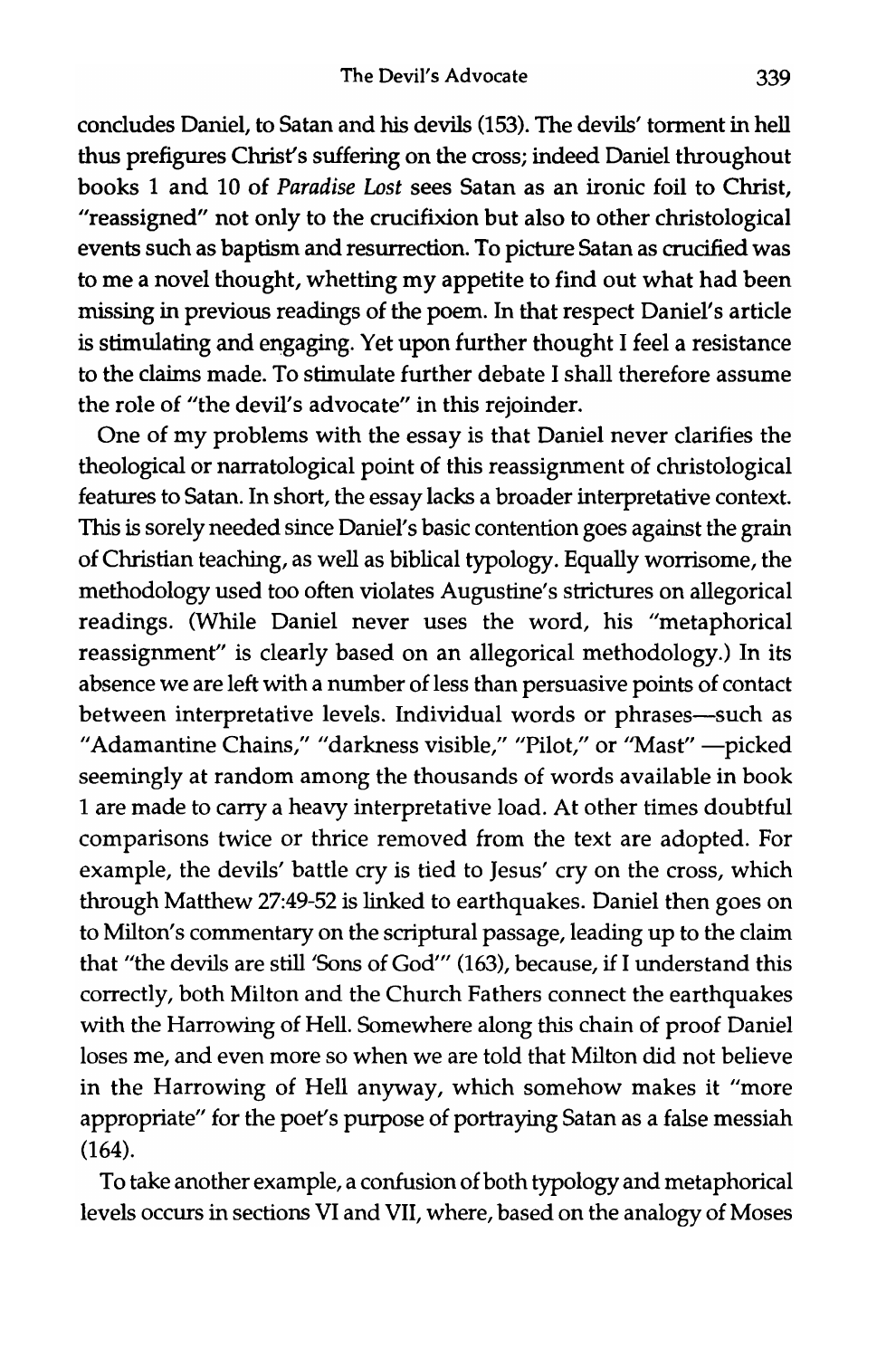lifting his staff at the crossing of the Red Sea, baptism is associated with Satan brandishing his spear. The crossing of the Red Sea is of course a wellknown typological sign of baptism. However, as Daniel himself acknowledges, when Milton connects the devils with the Old Testament event, the comparison is not with Moses and his redeemed people, but with the punishment of the drowned *"Memphian* Chivalry" *(PL 1.307).2*  The point is not unimportant. It is Moses and the People of Israel (or Noah and his Ark) that prefigure baptism and redemption, not the people who drown in the Red Sea or the Flood. The drowning enemies may well suggest the sins of the "old life" being washed away in baptism, but it is not *they* who are baptized. A parodic use of "baptism" as applied to these enemies, whether Satan or the Egyptians, is therefore misleading besides being theologically heterodox. The latter possibility might be Daniel's hidden agenda, since he starts out by contrasting his readings with Milton's "brief, orthodox account" of the Crucifixion (153). This is certainly a legitimate critical approach, but it then needs to be made explicit and better argued. As it stands, Daniel's contention leads to some startling juxtapositions of allegorical levels, such as the claim that the devils ''have rejected 'ingrafting in Christ,' effected by baptism" (158). lf we want to attend to the historical and literal level, at what point in the poem are the devils given the option of Christian baptism? Just the thought seems surreal.

Equally problematic to me is the essay's violating Augustine's stricture on care about the literal level, that is the basic semantics of a text. For example, Daniel claims that the devils' "torture" in hell is their punishment "for provoking Heaven's king, which recalls that Jesus was crucified for challenging the princes [sic] of this world" (154), that is, Satan is to God as Jesus is to Pilate and Herod. The problem is of course that Jesus' wellknown saying (in John 12:31, 14:30 and 16:11) reads "prince of this world" in the singular. The phrase has always been interpreted as referring to Satan, not to any human rulers, which would create a circular argument by which Satan is to God as Jesus is to Satan.

However, much more damaging to Daniel's whole argument is the fact that the initial claim that Milton reassigns the crucifixion to the devils is based on careless citation: "But to the Cross he nails thy Enemies ... and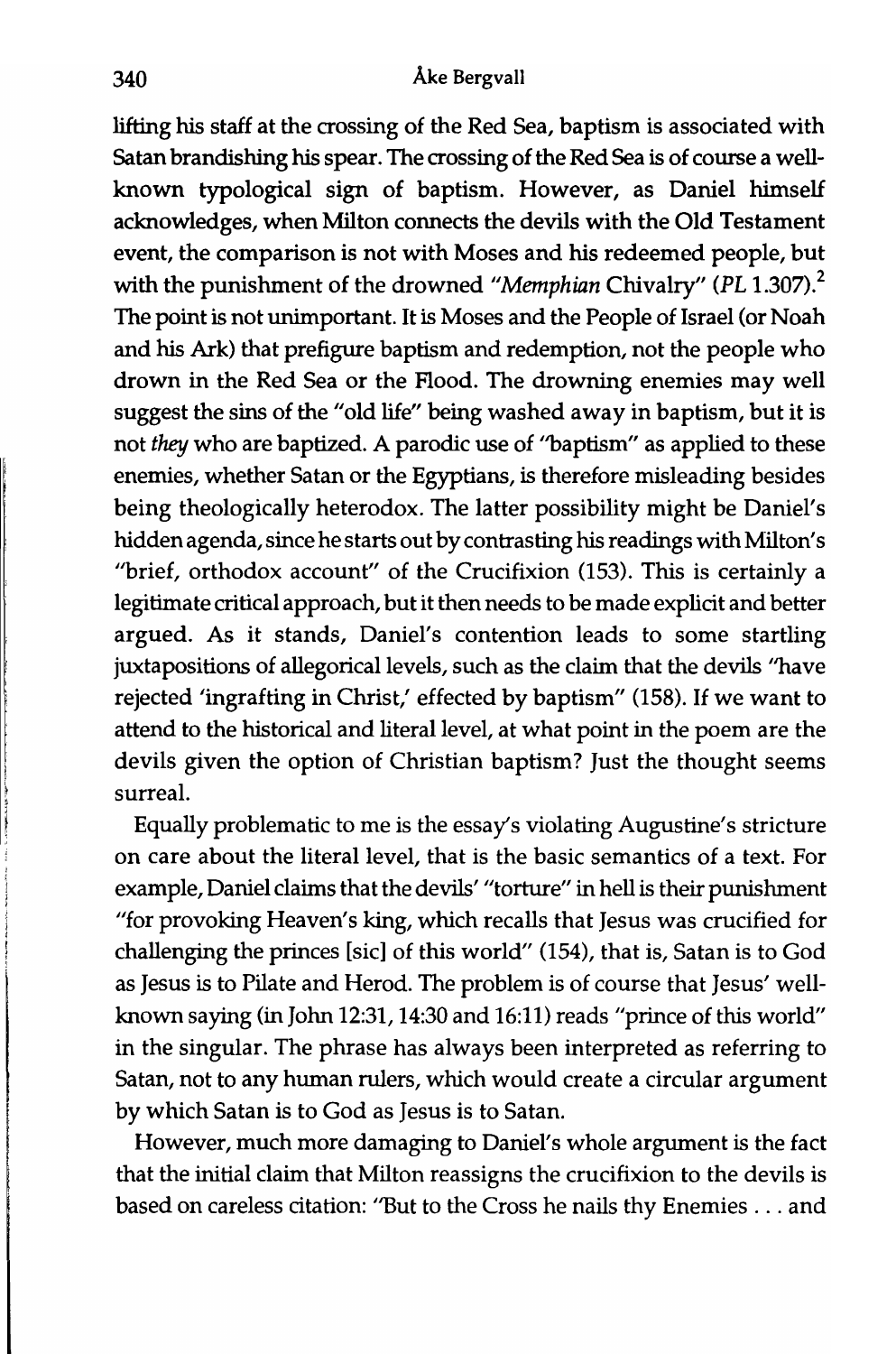the sins / Of all mankind" (12.415-18, cited on p. 153). In Daniel's elliptical citation "thy Enemies" and "the sins" are presented as parallel events, with the enemies assumed to refer to Satan and his crew. A restored citation, however, reads as follows:

But to the Cross he nails thy Enemies, The Law that is against thee, and the sins Of all mankind, with him there crucifi'd, Never to hurt them more who rightly trust In this his satisfaction;  $\ldots$  (12.415-19)

First, to say with Daniel that Milton "appeared to avoid the subject of the Crucifixion" because it is so ''brief'' does not seem to fit a passage that in its entirety runs some 40 lines (12.393-435), but more importantly, the "Enemies" prove to be not the devils at all but "the Law ... and the sins," which according to St Paul were abrogated through Christ's propitiatory death. Of special relevance is Colossians 2:13-15 (here cited from the Authorized Version), a passage I would claim is a significant subtext behind Milton's lines:

And you, being dead in your sins and the uncircumcision of your flesh, hath he [i.e., God] quickened together with him [i.e., Christ], having forgiven you all trespasses; Blotting out the handwriting of ordinances that was against us [i.e., the law], which was contrary to us, and took it out of the way, nailing it to his cross; And having spoiled principalities and powers, he made a shew of them openly, triumphing over them in it.<sup>3</sup>

This passage first of all supports a reading of sin and law as the enemies nailed to the cross *together with Christ.* Of greater importance to our discussion, it also places the "principalities and powers," traditionally identified with Satan and his demons, in the context of the crucifixion. Not, however, because they like the law were nailed to the cross, but because the crucifixion of Christ overthrew their schemes. It was Christ who turned the defeat of a criminal's death into a victory over the enemies, "triumphing over them in it," i.e., on the cross. As all of *Paradise Lost*  shows, this was an act of humility that would have been completely alien to Satan.

Karlstad University